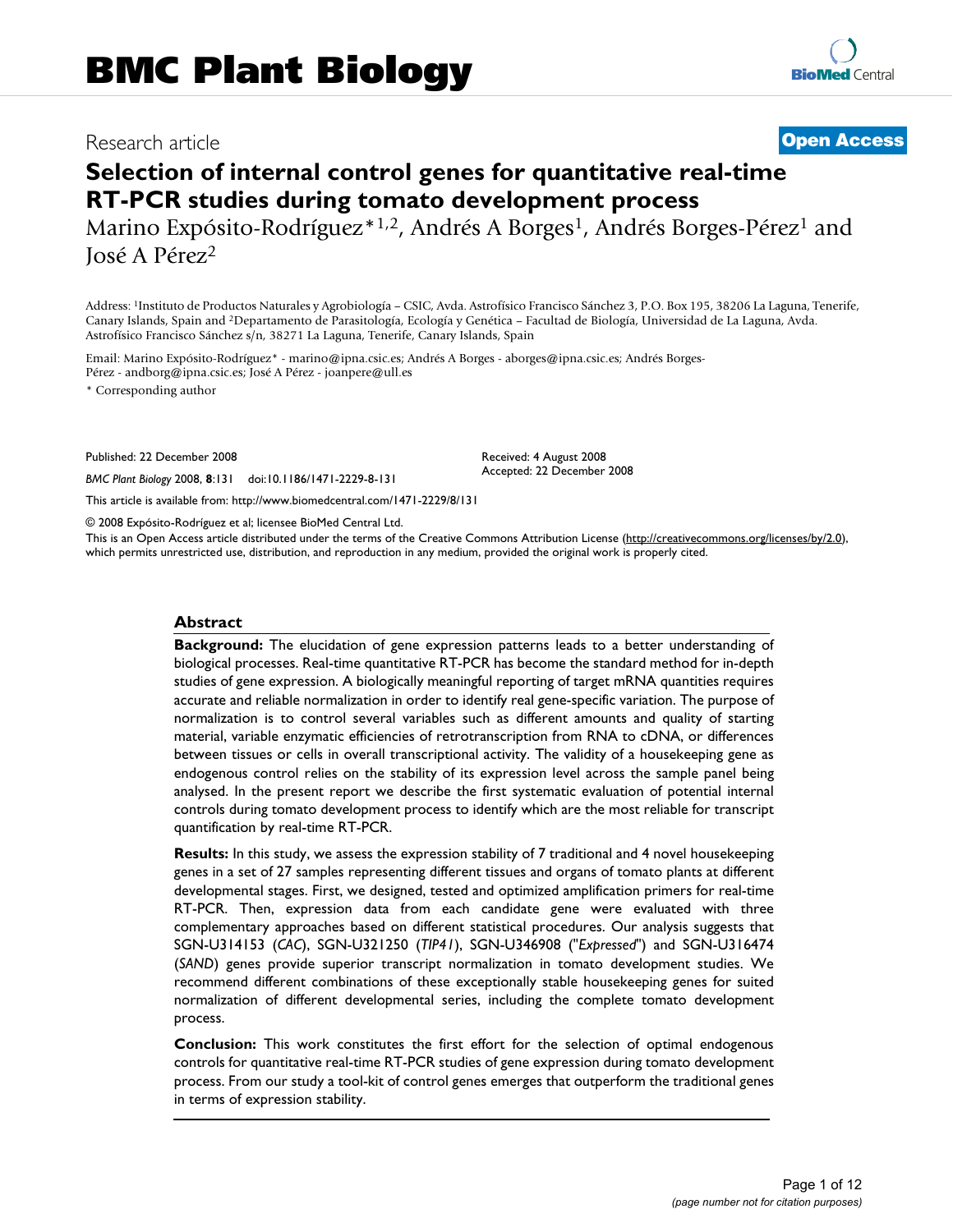# **Background**

The study of gene expression patterns is one of the modern molecular biology cornerstones. Gene expression analyses have provided insight into complex biological processes, increasing our understanding of signalling and metabolic pathways that underlie environmental responses and development. Real-time reverse transcription PCR (real-time RT-PCR) is currently the standard method for accurate expression profiling of a moderate number of selected genes, its main advantages being a higher sensitivity and specificity, and a broader quantification range than previous molecular techniques [1-4]. Real-time RT-PCR analysis has become the most common method for verification of microarray expression results [5,6], reaching a notable level of throughput [7,8].

Regardless of the experimental technique employed, appropriate normalization is essential for obtaining an accurate and reliable quantification of gene expression levels, especially when measuring small expression differences or when working with tissues of different histological origin [9]. The purpose of normalization is to correct for variability associated with the various steps of the experimental procedure, such as differences in initial sample amount, RNA recovery, RNA integrity, efficiency of cDNA synthesis, and differences in the overall transcriptional activity of the tissues or cells analyzed. Among the numerous normalization approaches that have been proposed [10-15] the use of internal controls or reference genes has become the method of choice [3,4], because they potentially account for all the above-mentioned sources of variability. Since the internal control and target sequences are naturally present in the biological sample, both will undergo the same type of variation throughout the assay. The success of this normalization strategy is highly dependent on the choice of the appropriate control gene: its expression level should be relatively constant across the tissues or cells tested, and should not be significantly altered by the experimental pressures introduced [9]. If the expression of the reference gene is affected by an excessive variation the detection of small changes becomes unfeasible or, at worst, erroneous expression patterns could be inferred [16].

There is a general consensus on using housekeeping genes as internal controls in RT-PCR expression analyses. Since housekeeping genes are required for cellular survival, it is assumed that they are stably expressed and are often used without validating their suitability. However, numerous studies reported that the transcript levels of commonly used housekeeping genes can vary considerably under different experimental conditions [10,11,17-23]. Moreover, a reference gene with stable expression in one organism may not be suitable for normalization of gene expression in another [24,25]. In recent years, it has become clear

that it is necessary to validate the expression stability of a candidate control gene in each experimental system prior to its use for normalization. In this regard, several free software-based applications such as geNorm [26], NormFinder [27] or qBase [28] permit the statistical identification of the best internal controls from a group of candidate normalization genes in a given set of biological samples. The combination of these statistical tools with microarray and expressed sequence tags (EST) data sets has been shown to be a valuable source of internal control genes for real-time RT-PCR experiments, providing a new generation of reference genes with very stable expression levels that outperform the classical housekeeping genes [23,27,29].

Tomato is an important model for genetic and molecular studies, and an international tomato genome project in currently in progress. However, a systematic study validating internal control genes for expression analyses of different developmental stages has not been accomplished in tomato as has occurred with Arabidopsis [23], rice [24] and soybean [25]. Searches of the literature reveal a single report in which several classical housekeeping genes are proposed as internal controls based on the relative abundance of tomato EST [30]. Nevertheless, no genes were identified that showed stable expression across a wide range of developmental conditions and any candidate control gene was further evaluated with a more accurate analytical technique. In the present report, we tested the performance of 7 classical and 4 novel housekeeping genes as internal controls for quantitative real-time RT-PCR experiments, in a set of 27 samples representing different tissues and organs of tomato plants at different developmental stages. In addition to 3 references genes suitable for transcript normalization in the whole developmental series, we recommended other combinations of internal controls that provide a more accurate normalization in studies focused on less heterogeneous sample panels.

#### **Results** *RNA quality*

A set of 27 tissue samples from *Solanum lycopersicon* cv. ciliegia plants, comprising all tomato organs at different developmental stages, was processed with a commercial kit. Purified total RNAs had a mean value of 1.98 (SD = 0.09) for 260/280 nm ratios and showed, after denaturing electrophoresis, sharp and intense 18S and 25S ribosomal RNA bands with a practical absence of smears. The level of genomic DNA (gDNA) contamination in each RNA preparation was estimated by real-time PCR through the amplification of an alpha-tubulin gene sequence (tables 1 and 2). Only RNA samples from mature roots and immature green fruit gave a contamination signal, but with threshold cycle (Ct) values higher than 35. The cDNAs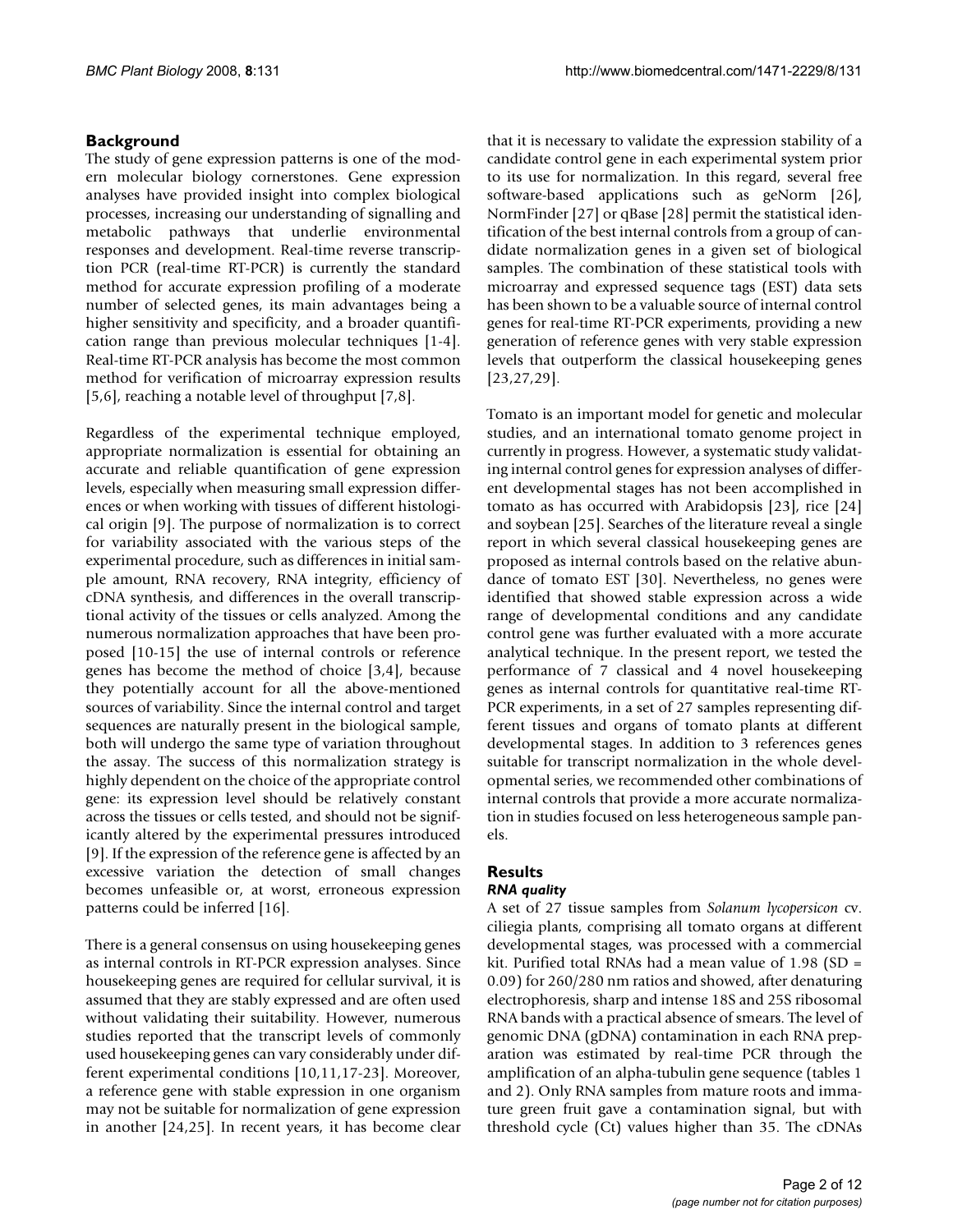|              | Gene Symbol Tomato Accession Number* | <b>Arabidopsis</b>      |                                                                            |                                        |  |
|--------------|--------------------------------------|-------------------------|----------------------------------------------------------------------------|----------------------------------------|--|
|              |                                      | <b>Homologous Locus</b> | <b>Locus Description/Function</b>                                          | Amino acid Identity with<br>Tomato (%) |  |
| <b>GAPDH</b> | U97257                               | ATIG13440               | Glyceraldehyde-3-phosphate<br>dehydrogenase/Glycolysis-<br>Gluconeogenesis | 91.9                                   |  |
| EFAI         | X53043                               | ATIG07940               | Elongation factor 1-alpha/<br>Translation elongation                       | 67.5                                   |  |
| <b>TBP</b>   | SGN-U329249                          | ATIG55520               | TATA binding protein/General<br>RNA polymerase II transcription<br>factor  | 94.8                                   |  |
| RPL8         | X64562                               | AT4G36130               | Ribosomal protein L8/Structural<br>constituent of ribosome                 | 92.3                                   |  |
| <b>APT</b>   | BT012816                             | ATIG27450               | Adenine<br>phosphoribosyltransferase/<br>Purine metabolism                 | 84.4                                   |  |
| <b>DNAI</b>  | AF124139                             | AT3G44110               | DnaJ-like protein/Protein<br>binding/folding                               | 81.3                                   |  |
| <b>TUA</b>   | AC122540                             | AT5G19770               | Alpha-tubulin/Structural<br>constituent of cytoskeleton                    | 92.0                                   |  |
| TIP41        | SGN-U321250                          | AT4G34270               | TIP41-like family protein                                                  | 67.5                                   |  |
| SAND         | SGN-U316474                          | AT2G28390               | SAND family protein                                                        | 61.4                                   |  |
| CAC          | SGN-U314153                          | AT5G46630               | Clathrin adaptor complexes<br>medium subunit/Endocytic<br>pathway          | 95.0                                   |  |
| Expressed    | SGN-U346908                          | AT4G33380               | <b>Expressed sequence</b>                                                  | 66.4                                   |  |

#### **Table 1: Description of tomato candidate control genes**

\* Accession numbers from GenBank database or Sol Genomics Network (SGN).

obtained from contaminated RNA samples were controlled during the corresponding RT-PCRs by means of reverse transcriptase-minus amplification reactions (RTminus controls).

#### *Performance of amplification primers*

A total of 11 genes were selected as candidates for normalization of gene expression measures during tomato development studies (table 1). These include 7 classical (*GAPDH*, *EF*α*1*, *TBP*, *RPL8*, *APT*, *DNAJ* and *TUA*) and 4 novel (*TIP41*, *SAND*, *CAC* and SGN-U346908 – from now on referred to as "*Expressed*") housekeeping genes. In order to control for gDNA contaminations in the cDNA samples, PCR primers were designed on different exons (table 2) or spanning an exon-exon junction (forward primer for *GAPDH* and *TIP41* genes), mainly guided by information about Arabidopsis genes. The performance of the amplification primers was tested by real-time PCR in two ways. First, aliquots from the 27 cDNA samples were pooled and used as template in amplification reactions with each primer-pair. A single band with the expected size (table 2) was obtained in each case without signs of primer-dimers formation (figure 1, odd lanes), as suggested by the previous melting curve analyses. Second, amplification primers were tested using gDNA as template (figure 1, even lanes). Seven primer-pairs yielded amplicons longer than those obtained with a cDNA template (table 2), whereas primers for *GAPDH*, *TBP*, *RPL8*, and *SAND* genes were unable to amplify genomic sequences. This result implies that intron position prediction in tomato genes was successful. As summarized in table 2, six amplicons obtained from gDNA have a melting temperature sufficiently different from those of corresponding cDNA amplicons to allow detection of gDNA interferences in a homogeneous assay. In the case of  $EFa1$ primers, real-time RT-PCR should be followed by standard agarose gel electrophoresis. Absolute Tm values in table 2 should be considered with caution because they depend on the ionic strength of the actual reaction mix and the precision/accuracy of the real-time PCR platform.

Finally, in order to optimize PCR conditions, different primer concentrations were tested by real-time RT-PCR with the cDNA pool as template. Table 2 shows primer concentrations that provided the lowest Ct and thus the highest amplification efficiency.

#### *Ct data collection*

Real-time RT-PCR was conducted on the 27 cDNA samples with the 11 primer-pairs. RT-minus controls were incorporated for mature roots and immature green fruit samples and only with the seven primer-pairs that yielded an amplification signal using gDNA as template. The 11 candidate control genes displayed a relatively wide range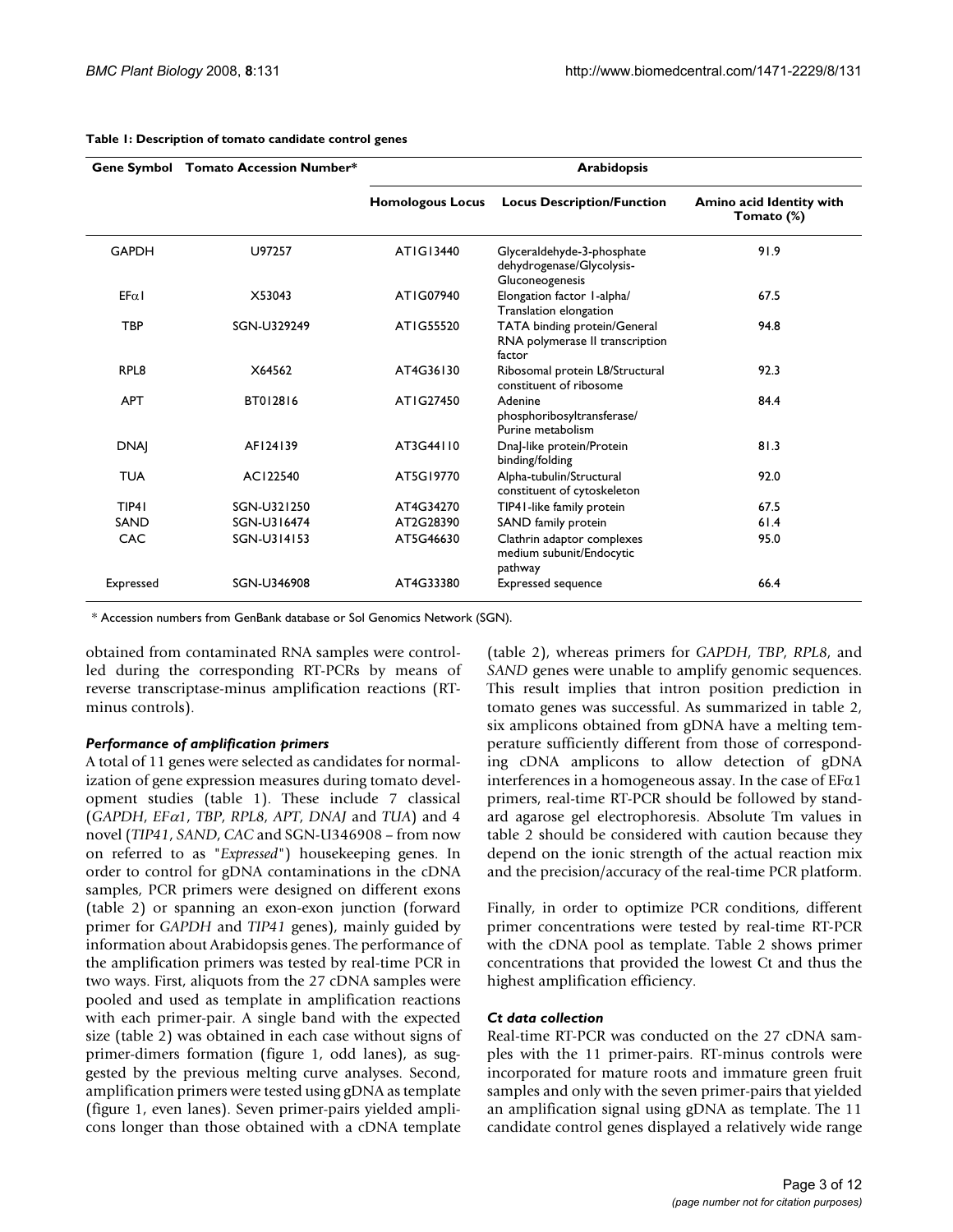| Gene Symbol  | <b>Oligo Sequence</b><br><b>Forward/Reverse</b>                               | Arabidopsis targeted<br><b>Exons</b> | <b>Optimized</b><br><b>Primer Concentration</b><br>$\left[\mu M\right]$ | <b>Amplicon Length</b><br>(pb)/Tm |                    | <b>Efficiency</b> |       |
|--------------|-------------------------------------------------------------------------------|--------------------------------------|-------------------------------------------------------------------------|-----------------------------------|--------------------|-------------------|-------|
|              |                                                                               |                                      |                                                                         |                                   | cDNA* gDNA**       | Mean***           | SD    |
| <b>GAPDH</b> | GGCTGCAATCAAGGAG<br>GAA/<br>AAATCAATCACACGGG<br><b>AACTG</b>                  | 9th/10th<br>11th                     | 0.2                                                                     | 207/78.1                          | N/A                | 0.913             | 0.027 |
| $EF\alpha I$ | TACTGGTGGTTTTGAAG<br>CTG/<br>AACTTCCTTCACGATTT<br><b>CATCATA</b>              | 2 <sub>nd</sub><br>3rd               | 0.2                                                                     |                                   | 166/79.2 246/79.2  | 0.953             | 0.106 |
| TBP          | <b>GCTAAGAACGCTGGAC</b><br>CTAATG/<br><b>TGGGTGTGCCTTTCTGA</b><br><b>ATG</b>  | 4th<br>6th                           | 0.6                                                                     | 184/76.1                          | N/A                | 0.959             | 0.044 |
| RPL8         | <b>CCGAAGGAGCTGTTGT</b><br><b>TTGTA/</b><br>ACCTGACCAATCATAG<br><b>CACGA</b>  | <b>Ist</b><br>2nd                    | 0.2                                                                     | 184/79.3                          | N/A                | 0.902             | 0.026 |
| <b>APT</b>   | <b>CCATGAGGAAACCCAA</b><br>GAAGT/<br><b>CCTCCAGTCGCAATTA</b><br><b>GATCAT</b> | 4th<br>5th                           | 0.2                                                                     |                                   | 143/78.5 1150/75.2 | 0.887             | 0.024 |
| <b>DNA</b>   | GAGCACACATTGAGCC<br><b>TTGAC/</b><br>CTTTGGTACATCGGCAT<br>тсс                 | 5th<br>6th                           | 0.2                                                                     |                                   | 158/79.6 570/76.80 | 0.880             | 0.028 |
| <b>TUA</b>   | AGCTCATTAGCGGCAA<br>AGAA/<br>AGTACCCCCACCAACA<br><b>GCA</b>                   | 2nd<br>3rd                           | 0.2                                                                     |                                   | 163/77.0 254/78.60 | 0.973             | 0.106 |
| TIP41        | ATGGAGTTTTTGAGTCT<br>TCTGC/<br><b>GCTGCGTTTCTGGCTTA</b><br>GG                 | 6th/7th<br>8th                       | 0.4                                                                     |                                   | 235/78.3 1157/80.2 | 0.941             | 0.053 |
| SAND         | TTGCTTGGAGGAACAG<br>ACG/<br><b>GCAAACAGAACCCCTG</b><br><b>AATC</b>            | 6th<br>7th                           | 0.4                                                                     | 164/78.2                          | N/A                | 0.944             | 0.053 |
| CAC          | <b>CCTCCGTTGTGATGTAA</b><br>CTGG/<br>ATTGGTGGAAAGTAAC<br><b>ATCATCG</b>       | 7th<br>8th                           | 0.6                                                                     | 173/76.4                          | 610/78.0           | 0.931             | 0.047 |
| Expressed    | <b>GCTAAGAACGCTGGAC</b><br>CTAATG/<br>TGGGTGTGCCTTTCTGA<br><b>ATG</b>         | 6th<br>7th                           | 0.2                                                                     |                                   | 183/76.0 285/76.80 | 0.874             | 0.037 |

#### **Table 2: Details of primers and amplicons for each of the 11 evaluated genes**

\* Predicted from tomato cDNA sequences; \*\* Estimated by agarose gel electrophoresis; \*\*\* Mean of 3 technical replicas; N/A = Non-amplification

of expression level with mean Ct values between 21.1 (*GAPDH*) and 30.9 (*EF*α*1*). The RT-minus controls for mature roots and immature green fruit reached the fluorescence threshold only with APT, CAC and "Expressed" primers, but an extra treatment with DNase was not required because the Ct values of the mentioned RTminus reactions were at least 10 cycles higher than those in the corresponding RT-PCRs, exceeding the minimum of 5 cycles recommended by Nolan *et al.* [3]. Amplification specificity was confirmed by melting analysis or, in the case of  $EFa1$  primers, by agarose gel electrophoresis.

# *Expression stability of housekeeping genes in the whole developmental series*

In order to identify the most stably expressed genes during tomato development, the entire Ct dataset was analyzed using three different statistical approaches that have been incorporated in free specific VBA applets. The "pairwise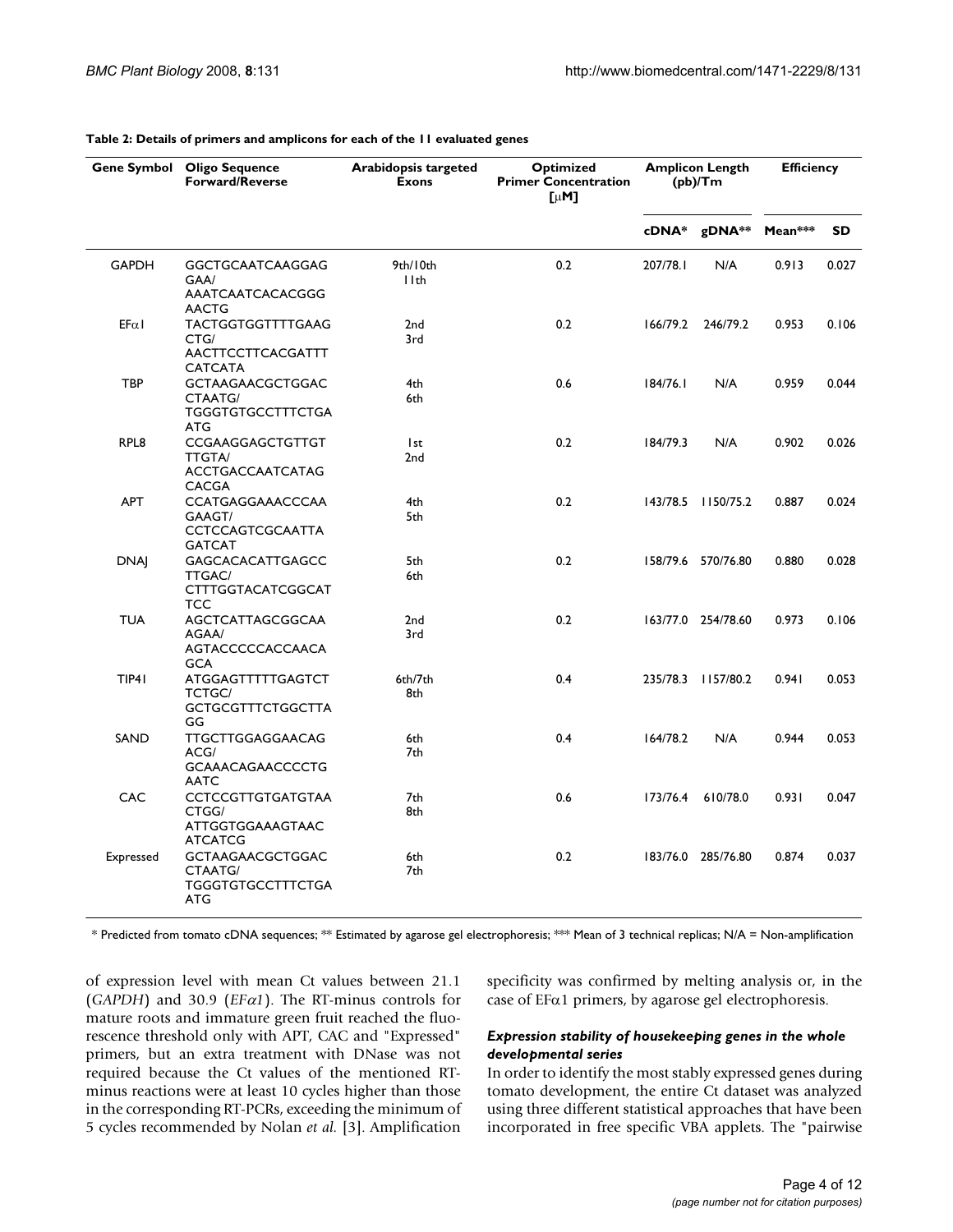

### **Figure 1**

**Performance of the amplification primers**. Amplicons obtained by real-time PCR using cDNA (odd numbers) or gDNA (even numbers) as template, separated by agarose gel electrophoresis. Amplification primers were targeted to *GAPDH* (1–2), *EF*α*1* (3–4), *TBP* (5–6), *RPL8* (7–8), *APT* (9–10), *DNAJ* (11–12), *TUA* (13–14), *TIP41* (15–16), *SAND* (17–18), *CAC* (19–20) and *Expressed (21–22)* tomato genes.

comparison strategy" [26], implemented in the geNorm software, evaluates the variation of relative quantity (RQ) ratios for each gene-pair along the sample series. The "model-based approach for estimation of expression variation" [27], supported by the NormFinder software, estimates intra- and intergroup variation, and thus subdivision of the sample set in at least two coherent groups is required for the correct application of this approach. In this sense, we initially established the following sample-groups: roots  $(n = 5)$ , leaves  $(n = 7)$ ; including cotyledons), inflorescences ( $n = 9$ ) and fruits ( $n = 6$ ). Since a minimum of 8 samples/group is recommended [27], expression data from different organs were also combined into "vegetative" (roots and leaves;  $n = 12$ ) and "reproductive" (flowers and fruits; n = 15) sample-groups. The third statistical approach determines the expression stability for each control gene as the coefficient of variation (CV) of the relative expression levels after normalization. This evaluation strategy has been incorporated in the qBase program although limited to the analysis of 5 candidate genes [28].

The results of the three evaluation approaches are shown in table 3. It is noteworthy that definition of samplegroups had a notable effect on NormFinder output. Only two different NormFinder analyses were included in table 3 because we believe that sample grouping should not be arbitrary in an effort to adjust group sizes to increment statistical power, but rather that it reflects comparisons that researchers wish to make. It is remarkable that the NormFinder output with 4 sample-groups and CV ranking differ only in the relative position of the *CAC* and *TIP41* genes. The results of the three statistical analyses exhibit several common features: *i*) *CAC* and *TIP41* always rank as the most stably expressed housekeeping genes; *ii*), "*Expressed*", *TBP* and *SAND* also exhibit a remarkable stability of their expression levels and are always included among the 5 best performing reference genes; *iii*) *GAPDH,*

**Table 3: Ranking of the candidate control genes according to their expression stability in the whole developmental series.**

| geNorm       | <b>NormFinder</b> |                   | <b>Coefficient of Variation</b> | <b>Consensus</b> |    |
|--------------|-------------------|-------------------|---------------------------------|------------------|----|
|              | 2 groups          | 4 groups          |                                 |                  |    |
| CAC/TIP41    | TIP41             | TIP41             | CAC                             | CAC/TIP41        |    |
|              | <b>CAC</b>        | CAC               | TIP41                           |                  | 2  |
| TBP          | SAND              | Expressed         | Expressed                       | Expressed        | 3  |
| SAND         | Expressed         | TBP               | TBP                             | <b>TBP</b>       | 4  |
| Expressed    | RPL8/TBP          | SAND              | SAND/RPL8                       | SAND             | 5  |
| <b>DNAJ</b>  |                   | RPL8              |                                 | RPL8             | 6  |
| APT          | <b>APT</b>        | APT               | <b>APT</b>                      | APT              |    |
| RPL8         | <b>DNAI</b>       | <b>GAPDH/DNAI</b> | <b>GAPDH</b>                    | <b>DNAI</b>      | 8  |
| <b>GAPDH</b> | EFAI              |                   | <b>DNAI</b>                     | <b>GAPDH</b>     | 9  |
| EFAI         | <b>GAPDH</b>      | EFAI              | EFAI                            | EFAI             | 10 |
| <b>TUA</b>   | <b>TUA</b>        | <b>TUA</b>        | <b>TUA</b>                      | <b>TUA</b>       | П  |

Expression data were evaluated with three different statistical approaches, and their outcomes were summarized in a consensus ranking. Expression stability decreases from top to bottom. Details on values of stability parameters are available as additional file 1.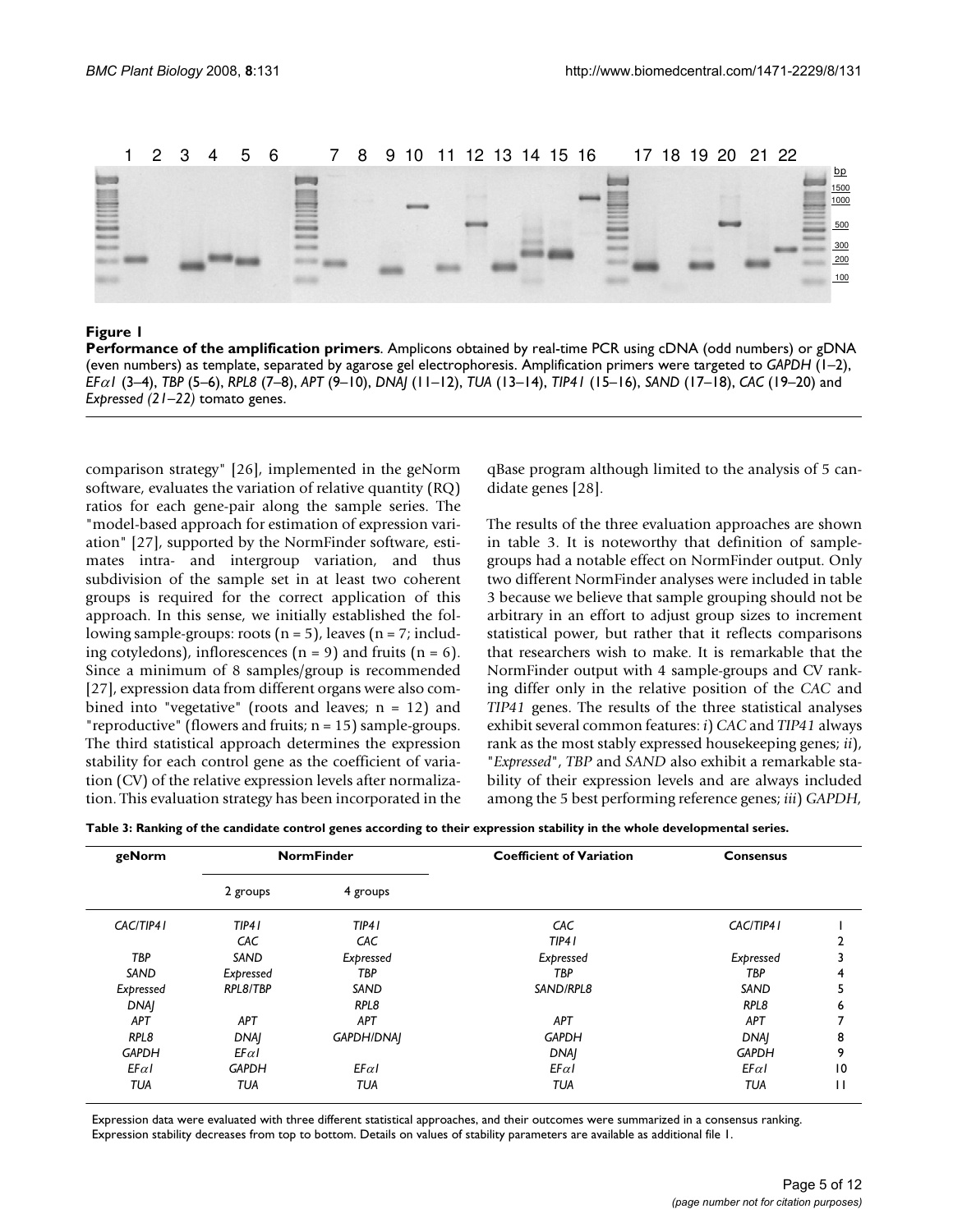*EF*α*1* and *TUA* show unstable expression patterns and are always classified among the least reliable control genes.

Since the different statistical analyses applied to the expression data represent complementary strategies, we decided to combine results of the three evaluation approaches in a consensus rank, after averaging the two NormFinder outputs. For this purpose, genes were scored from 1 (most stable) to 11 (less stable) based on their relative position in each individual list. When two candidate genes are co-localized in a particular ranking (i.e., CV of the corresponding expression stability values  $\leq 15\%$ ), both were scored with the average of the two consecutive positions. From the resulting consensus rank (table 3) it can be concluded that the best choice for normalization of expression measures in the entire developmental series are *CAC* and *TIP41* genes, followed by "*Expressed*". Analysis of pairwise variation between two sequential normalization factors (NF) revealed that three genes are sufficient to calculate an accurate sample-specific NF as the geometric mean of their RQs. That is, the addition of a fourth control gene into the *CAC*/*TIP41*/*Expressed* combination does not significantly change NFs. The variation value for the pairs  $NF_3/NF_4$  (V<sub>3/4</sub> = 0.118) is lower than the default cut-off value of 0.15 [26]. The mean *M* and CV values for the *CAC*/*TIP41*/*Expressed* genes in the complete developmental series are  $M = 0.537$  and  $CV = 0.338$ . These values are inside the ranges  $M \le 1$  and  $CV \le 0.5$ , which have been proposed by Hellemans *et al*. [28] as acceptable for heterogeneous sample panels, such as the space-temporal one surveyed in the present study. Unfortunately, reference values for assessing the relevance of NormFinder scoring have not been specified by the software's authors [27]. In short, the *CAC*/*TIP41*/*Expressed* gene-triplet is recommended for accurate normalization of gene expression measures encompassing the complete development process in tomato.

To assess the validity of the procedure for the selection of control genes detailed above, the relative expression level of the *ToFZY* gene was estimated in five tomato tissue samples, using the control genes that we recommended for the normalization of gene expression measures in the whole developmental series. For this purpose, we used *ToFZY* specific primers described previously [31] and applied an efficiency-correction model for relative quantification [32]. Our results (figure 2) were highly concordant with the transcriptional pattern of *YUC1*/*YUC4* genes (the Arabidopsis homologous to tomato *ToFZY* gene) reported by Cheng *et al*. [33] based on histochemical analysis of GUS reporter lines and *in situ* hybridization.

#### *Assessment of normalization in sample subsets*

The same evaluation procedure applied to data from the whole developmental series was tested on different sam-



#### **Figure 2**

**Relative quantification of** *ToFZY* **mRNA in different tomato tissues**. Ct and amplification efficiency values were processed with the qBase software. Normalization factors were calculated as the geometric mean of the expression levels of three control genes (*CAC*, *TIP41* and *Expressed*). The sample that showed the highest expression level was used as calibrator. cDNA samples came from the same set used in the evaluation of normalization: DMR, distal mature root; L1, younger leaf; L6, older leaf; I1, 1 mm bud; I9, open flower. Error bars show the standard deviation of three technical replicas.

ple combinations which, in our understanding would represent plausible experimental contexts. Cotyledons were always included in the leaf sample group because topranked genes were not affected by this combination. The unique exceptions to the analysis routine were the inference of consensus gene-rankings for individual organs (root, leaf, inflorescence and fruit), which were constructed without participation of NormFinder software because an estimate of the intergroup variation is not possible. Results shown in table 4 can be used as a guide for selection of suitable control genes that fulfil specific research needs with regard to the particular developmental series analysed. The complete consensus rankings are available as additional file 1.

The combinations of control genes recommended for the different sample subsets (table 4) are basically constructed with those that were ranked among the top five in the analysis of the whole developmental series (table 3), with the notable exception of *TBP* which is now downgraded in most consensus rankings (see additional file 1). It is clear that normalization of expression measures within organs have different requirements from comparisons between organs. On the one hand, two control genes are sufficient for accurate normalization in individual organs, as indicated by  $V_{2/3}$  values lower than 0.15 (table 4). The recommended gene-pairs have mean stability values that are acceptable ( $M \le 0.5$  and CV  $\le 0.25$ ) for relatively homogeneous sample panels [28]. In these cases, a third control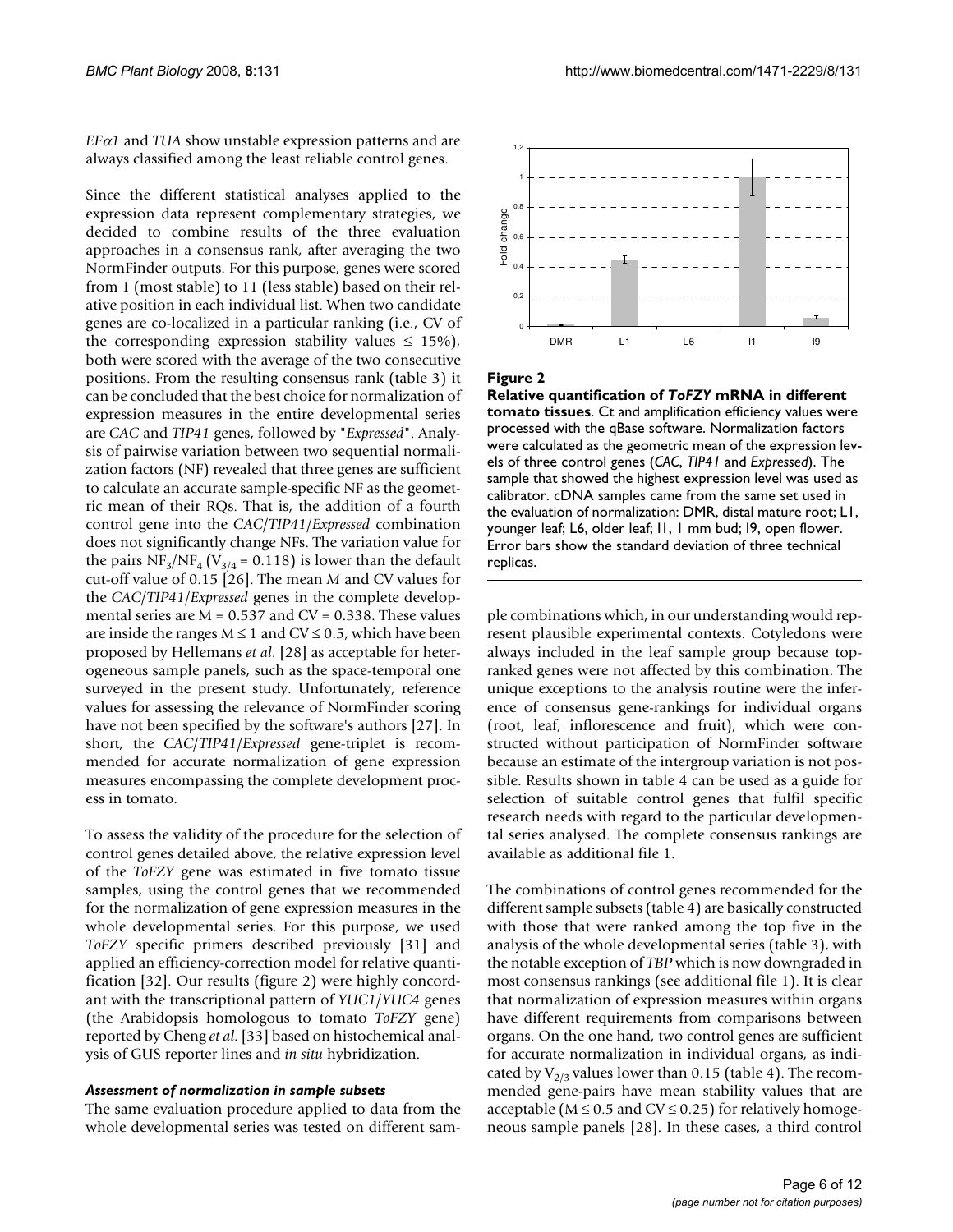| Sample subsets | <b>Recommended Control genes</b> | Mean stability values |              |               |
|----------------|----------------------------------|-----------------------|--------------|---------------|
|                |                                  | M                     | CV           | $V_{n/n+1}$ * |
| R              | TIP41/SAND (CAC)                 | 0.299(0.422)          | 0.210(0.277) | 0.149         |
|                | Expressed/TIP41 (CAC)            | 0.399(0.430)          | 0.246(0.262) | 0.135         |
|                | SAND/CAC (DNAJ)                  | 0.374(0.416)          | 0.220(0.236) | 0.133         |
| F              | CAC/SAND (Expressed)             | 0.362(0.306)          | 0.230(0.256) | 0.075         |
| R+L            | TIP4 I/Expressed/CAC             | 0.580                 | 0.294        | 0.140         |
| L+I            | CAC/Expressed/TIP41              | 0.519                 | 0.317        | 0.113         |
| 1+F            | CAC/SAND/RPL8                    | 0.507                 | 0.307        | 0.123         |
| L+I+F          | CAC/TIP4 I/Expressed             | 0.481                 | 0.343        | 0.109         |

#### **Table 4: Combinations of control genes recommended for different sample subsets.**

For each sample subset, optimal control genes are displayed as arranged in the corresponding consensus ranking (see additional file 1). In brackets are shown optional control genes for individual organs and the resulting stability values (see comments in text). \* Pairwise variation of NF<sub>n</sub>/NF<sub>n+1</sub> ratios, *n* being the number of recommended control genes. R: roots; L: leaves and cotyledons; I: inflorescences; F: fruits.

gene is included (table 4, in brackets) for those wanting to use a minimum of 3 genes for calculating NFs, as suggested by Vandesompele *et al*. [26]. In addition, the *SAND* gene is revealed as appropriate for normalization within organs, but less advisable for between-organs experiments. On the other hand, when the sample subsets were comprised of 2 or 3 different organs the evaluation procedure indicated that 3 control genes are necessary for a reliable normalization (see  $V_{3/4}$  values in table 4). The expression levels of the 2 proposed triplets of control genes undergo oscillations comparable to those observed in the entire sample set, to judge by the values of the corresponding stability parameters (mean M and CV values in table 4). Moreover, control genes recommended for normalization in the complete developmental series (*CAC*/*TIP41*/*Expressed*) are also suitable for 3 different combinations of plant organs. The only exception is the subset integrated by inflorescence and fruit samples which can be suitably normalized with the following gene-triplet: *CAC*/*SAND*/*RPL8*. In this case, if *RPL8* is substituted by *TIP41*, the next most stable gene in the inflorescence/ fruit consensus ranking (additional file 1), the mean values for stability parameters would remain acceptable (M = 0.433 and  $CV = 0.341$  and, at the same time, would allow the tool-kit of control genes for normalization during tomato development to be reduced to 4 components: *CAC*, *TIP41*, *Expressed* and *SAND*.

#### **Discussion**

The detection of differentially expressed genes has contributed to understanding how developmental processes are conducted in a biological system such as tomato plant. In the field of gene-expression analysis, real-time reverse transcription PCR (RT-PCR) has become the method of choice for accurate expression profiling of selected genes [1-4]. Correct sample-normalization is an absolute prerequisite for reliable and accurate measurement of gene expression, especially when studying the biological relevance of small differences or when handling samples from different organs or tissues [9]. The actual gold standard for controlling inter-sample variations, both in the amount and quality of cDNA inputs, is the use of suitable genes as endogenous controls [3]. However, since there are no universal control genes, a set of potential references must be previously validated in each particular experimental background. Recently, an exhaustive analysis anchored on microarray data about expression profiles in Arabidopsis [23] allowed the identification of hundreds of potential reference genes, which show exceptional expression stability throughout development and under a wide range of environmental conditions. Despite its relevance as a model organism, certain biological processes are not tractable in Arabidopsis, such as the ripening of fleshy fruits which has received considerable attention in tomato. In addition, the conclusions derived from studies in Arabidopsis cannot be directly extrapolated to any vascular plant species. For example, *UBQ10* gene shows highly stable expression in Arabidopsis [23], whereas it seems unsuitable for normalization in different tissues at different developmental stages in rice and soybean [24,25]. This emphasizes the importance of preliminary evaluation studies, aimed to identify the most stable housekeeping genes in different organisms. Taking the abovementioned arguments into account, we accomplished a systematic study of the expression stability of 11 housekeeping genes in *Solanum lycopersicon*, along a series composed of 27 samples from different tissues/organs at different developmental stages.

In an effort to minimize bias introduced by the validation approach, three different, yet complementary, statistical strategies were used to select the best internal controls for normalization of gene expression studies in tomato. The pairwise comparison strategy, accessible through the geNorm software [26], is a very popular option for verifying the expression stability of candidate genes. It relies on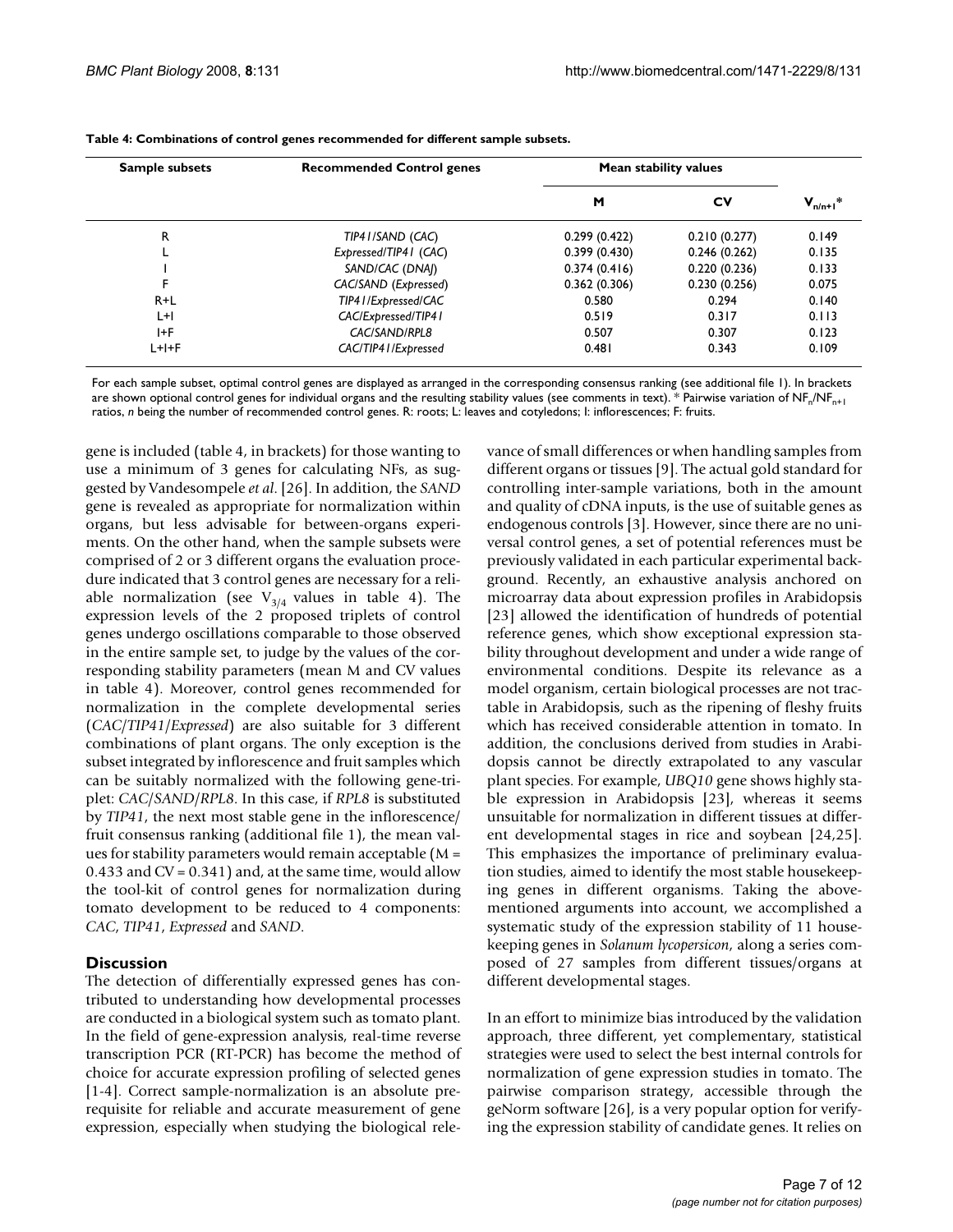the principle that variations in the expression ratios of two housekeeping genes reflect the fact that at least one of the two genes is not constantly expressed. Its main advantage is that expression ratios allow a fine control of variations in the amount of cDNA inputs, because these oscillations associated to technical variability affect both paired genes equally. It has been argued that the major weakness of the pairwise comparison approach is its sensitivity to co-regulation, that is, it apparently tends to select those genes with the highest degree of similarity in their expression profile [27]. However, it should be noted that the stability measure provided by geNorm (M) is the mean pairwise variation between a gene and all other tested candidates, and thus a pair of highly co-regulated genes could soon be eliminated during the selection process if they show high inter-sample variability. In addition, the advantage of two co-regulated genes is inversely proportional to the number of candidate genes being validated. An obvious prediction about behaviour of two co-regulated genes in the pairwise variation approach is that they will be scored with a similar M value. Indeed, there are numerous examples in the literature of genes belonging to the same functional class (typically different subunits of the same multiprotein complex) that are not top-ranked by the geNorm software, but which occupy closed positions in the ranking. Whatever that means, and since it is very difficult to foresee common expression patterns, the threshold cycle data were analyzed with two other statistical strategies that are less sensitive towards co-regulation of the candidate genes. On the one hand, the "model-based approach" implemented in the NormFinder software examines variation within and between sample groups that must be defined by the user. On the other hand, overall expression variation of each candidate gene was measured as the coefficient of variation (CV) of the normalized relative quantities (NRQ). The NormFinder approach stands out because it makes a balance of two sources of variation, but it does not account for systematic errors during sample preparation. Nevertheless, the CV strategy overcomes this drawback through the handling of normalized quantities, and may be a good alternative when the sample set cannot be appropriately subdivided. Although other valid statistical strategies have been successfully applied to control gene selection [34], the abovementioned approaches are usually preferred because they are supported by user-friendly software.

Since the 3 statistical approaches complement one another their outcomes were equally weighted and combined into a consensus ranking. As the main result of this analysis, based on real-time PCR data, we proposed a toolkit of control genes suitable for normalization of gene expression measures in a wide variety of samples in tomato. This tool-kit is composed of 4 housekeeping genes (*CAC*, *TIP41*, *Expressed* and *SAND*), which are recommended in different combinations depending on the sample origin (tables 3 and 4). Our analysis suggests that studies involving different tomato organs require at least 3 control genes for reliable and accurate normalization, while two control genes are sufficient for experiments within particular organs. The method of calculating a sample-specific normalization factor as the geometric mean of multiple carefully selected housekeeping genes [26] is currently the golden standard [3,12]. This approach has been adopted by many researchers and has been empirically and statistically validated [26,35-37]. Although the minimal use of three control genes has been proposed for the correct normalization of RT-PCR data [26] the actual optimal number of control genes should arise from a balance between economic considerations and accuracy, keeping in mind that normalization with multiple genes is less error-prone than single gene normalization [26,35-37].

Among the housekeeping genes evaluated in the present study, *DNAJ*, *GAPDH* and *TUA* genes have been previously described as "candidate controls" in tomato plants [30]. These genes were selected after the expression analysis of 127 transcripts in 27 expressed sequence tag libraries, but none of them was described as a suitable control gene for all tissues. Our results, based on data obtained with a more accurate and precise technique, lead to the conclusion that *DNAJ* gene may be useful for normalization in inflorescence samples (table 4) and, to a lesser extent, in leaves, fruits or a leaf/inflorescence developmental series (additional file 1). This is in accord with the results of Cocker and Davis [30]. However, we suggest that *GAPDH* and, especially, *TUA* should be avoided as control genes because their expression stability is far from acceptable. For instance, the NRQs of *TUA* gene showed CVs higher than 180% in leaf and fruit samples. As another contribution of the present report, our results indicate that reliable normalization of the whole tomato developmental series is possible with the *CAC*, *TIP41* and *Expressed* genes. Finally, the results reported herein are in good agreement with those described in Arabidopsis by Czechowski *et al*. guided by microarray expression data [23]. In fact, the 4 control genes that we recommended for normalization in tomato are among the 5 top-ranked genes in Arabidopsis, although with a different relative position in the respective rankings. These novel control genes, as in Arabidopsis, are superior to traditional ones in terms of expression stability.

# **Conclusion**

This work constitutes the first in-depth study aimed to validate the optimal control genes for the quantification of transcript levels during tomato development using realtime RT-PCR technology. We have tested the expression stabilities of 11 candidate genes in a set of 27 tissue sam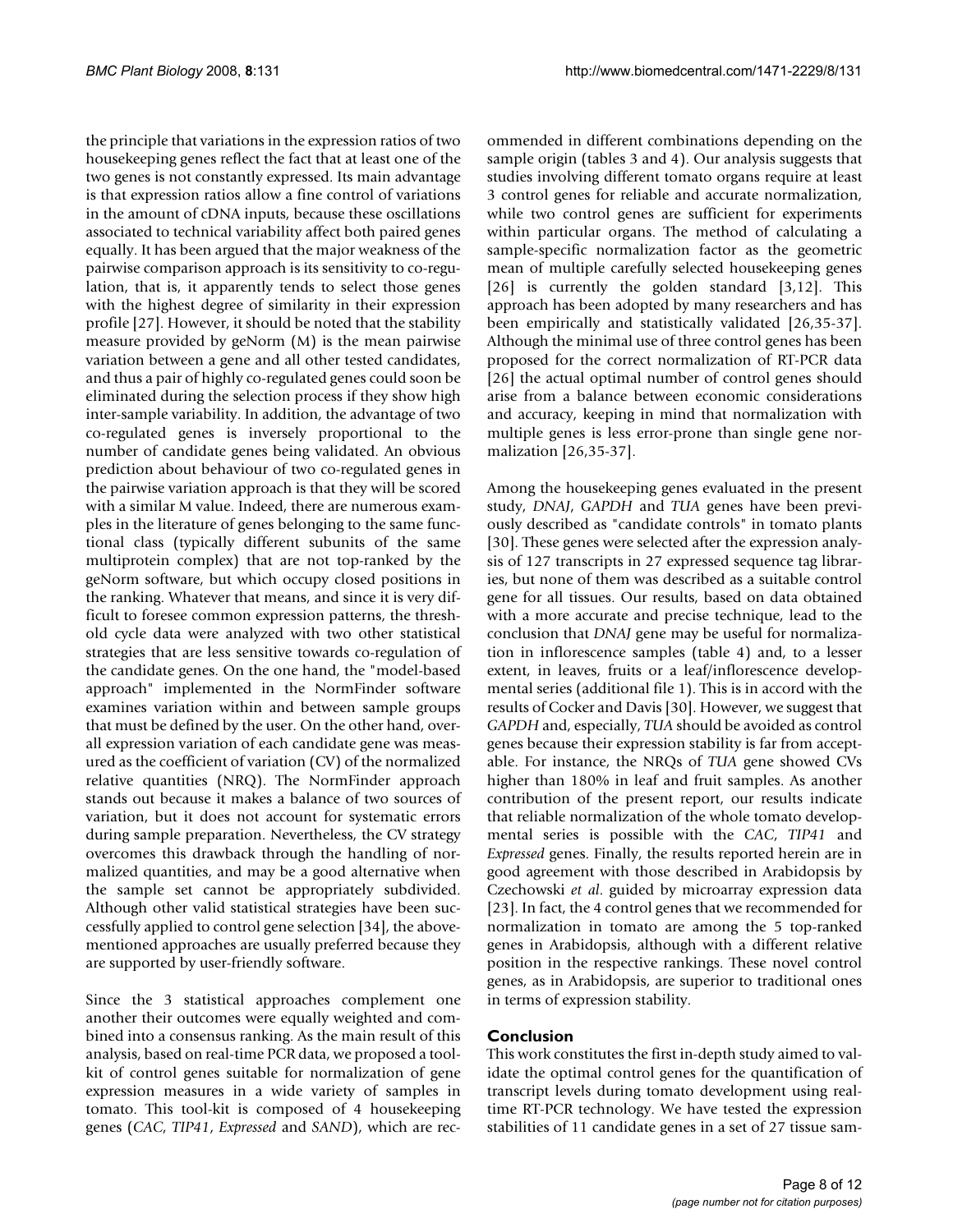ples from tomato plants. As a result of this evaluation, we recommend 4 non-classical housekeeping genes as superior references for normalization of gene expression measures in different tomato developmental stages, and provide primer sequences whose performance in real-time PCR experiments is demonstrated. Finally, we have provided useful background information about the procedure of control gene selection in quantitative RT-PCR studies of gene expression.

# **Methods**

# *Growth and Maintenance of Plants*

Tomato (*Solanum lycopersicon*) cv. ciliegia plants were maintained under growth chamber conditions at 25  $\pm$ 2°C with standard potting compost in 9 cm diameter pots. The relative humidity was kept around 60% with a 12 h photoperiod (120 mol PAR  $m<sup>-2</sup>$  s<sup>-1</sup>). Plants were moved to a glasshouse when the 5-leaves stage was reached.

# *Tissue collection*

Sampling of the developmental series was prolonged over a 5-month period and comprised a total of 27 samples. The primary root that emerges through the seed coat was harvested at 72, 78 and 96 h following water imbibition. The proximal and distal portions of the mature root were collected at the 7-leaves stage. Cotyledons were excised at 96 h after seed imbibition. Six leaf samples were harvested per individual at the 6-leaves stage and always came from the apical leaflet. A total of 9 inflorescence developmental stages were established on the basis of bud sizes (8 samples; from 1 to 8 mm) and flower opening, as proposed by Brukhin *et al*. [38]. Seeds and pericarp were gently removed from fruits at 3 different developmental stages: immature green, breaker and red stages. After collection, samples were immediately frozen in liquid  $N_2$  and stored at -80°C until RNA extraction.

# *Total RNA and genomic DNA isolation*

Total RNA was purified from tissue samples using the Spectrum™ Plant Total RNA Kit and on-column DNase I digestion, following the manufacturer's recommendations (Sigma-Aldrich). The amount of starting sample was 50 mg and this required the pooling of tissues from 5–30 individuals depending on the size of the material recovered. RNA was quantified using absorbance at 260 nm, whereas its purity was assessed based on absorbance ratios at 260/280 nm. The integrity of purified RNA was confirmed by denaturing agarose gel electrophoresis and ethidium bromide staining. Genomic DNA was isolated from young leaves (100 mg) using the GenElute™ Plant Genomic DNA Miniprep Kit (Sigma-Aldrich) according to the manufacturer's instructions and checked by standard agarose electrophoresis.

# *Selection of tomato sequences*

We selected 11 potential reference genes (table 1) that belong to different functional classes to reduce the chance that the genes might be co-regulated, with the possible exception of *RPL8* and *EF*α*1* since both participated in the translation process. This group of genes comprised several classical housekeeping genes which are commonly used as internal control for expression studies [7,24,35,39,40], such as *GAPDH* (glyceraldehyde-3-phosphate dehydrogenase), *EF*α*1* (elongation factor α1), *TBP* (TATA binding protein), *RPL8* (ribosomal protein L8), *APT* (adenine phosphoribosyl transferase), *DNAJ* (DnaJ-like protein) and *TUA* (alpha-tubulin). Based on expressed sequence tag data, the *GAPDH*, *DNAJ* and *TUA* genes have been proposed as internal controls for expression analyses involving different tomato organs [30].

The set of candidate reference genes also included less conventional housekeeping genes which showed highly stable expression levels in analyses of microarray data-sets from Arabidopsis [23], such as *TIP41* (TIP41-like protein), *SAND* (SAND family protein), *AT5G46630* (clathrin adaptor complexes subunit) or *AT4G33380* (expressed sequence). Some of these genes have also showed to be stably expressed in a variety of grapevine tissues [35]. Potential homologs to the corresponding Arabidopsis housekeeping genes were identified in the tomato unigen collection of the SOL Genomics Network (Cornell University; [http://www.sgn.cornell.edu\)](http://www.sgn.cornell.edu) via amino acid sequence comparisons with the BLASTX application.

# *PCR primer design*

The amplification primers for real-time PCR were designed using PRIMER3 software [41]. In order to control for genomic DNA contamination, amplification primers were targeted to different exons (table 2). Information about exon positions in tomato *GAPDH* and *EF*α*1* genes was directly available from databases. For the remaining tomato housekeeping genes, exon/intron boundaries were predicted through alignments [42] involving amino acid or nucleotide sequences from Arabidopsis and tomato, and based on information about exon positions from Arabidopsis Genome Project. The performance of the designed primers (table 2) was tested by real-time PCR using either tomato cDNA or genomic DNA templates.

# *Real-time PCR*

Real-time amplification reactions were performed using SYBR Green detection chemistry and run in triplicate on 96-wells plates with the iCycler iQ thermocycler (Bio-Rad). Reactions were prepared in a total volume of 20 μl containing: 4 μl of template, 2 μl of each amplification primer (optimized concentration in table 2), 10 μl of 2× FastStart SYBR Green Master (Roche Applied Science) and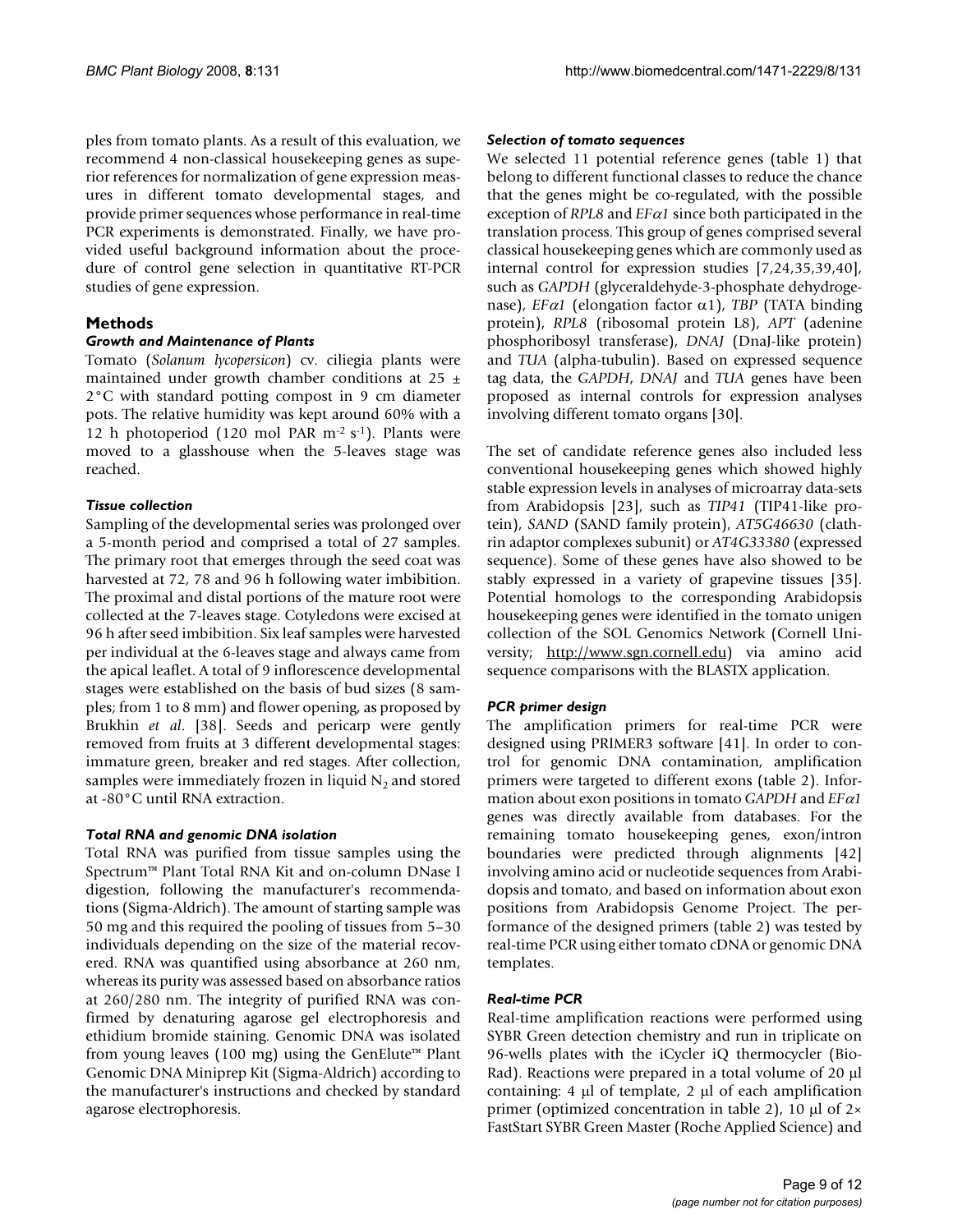2 μl of fluorescein as normalization dye. Blank controls were run in triplicate for each master mix. The cycling conditions were set as follows: initial denaturation step of 95°C for 10 min to activate the FastStart Taq DNA polymerase, followed by 45 cycles of denaturation at 95°C for 15 s, annealing at 60°C for 30 s and extension at 72°C for 30 s. The amplification process was followed by a melting curve analysis, ranging from 60°C to 90°C, with temperature increasing steps of 0.2°C every 10 s. Baseline and threshold cycles (Ct) were automatically determined using the Bio-Rad iQ Software 3.0.

The cDNA samples for real-time RT-PCR experiments were synthesized from 1 μg of total RNA and random nonamer primers, using the First-Strand Synthesis System of Sigma-Aldrich. The cDNAs were diluted to a final volume of 200 μl. A mixture of the 27 diluted cDNA samples was used for selecting the optimal concentration of each PCR primer pair (table 2), in a 0.2–0.6 μM range and based on the generation of lowest Ct values. The PCR efficiency was determined for each primer pair in its optimal concentration (table 2) with the DART-PCR workbook [43], which uses fluorescence data captured during the exponential phase of each amplification reaction. The amplicons obtained with each primer pair from the cDNA mixture and from a random subset of individual cDNA samples were checked by electrophoresis on 2% agarose gels and ethidium bromide staining.

The possibility of genomic DNA contamination in the RT-PCR assays was controlled in two ways, and through the ability of amplification primers to generate different amplicons from genomic DNA than from cDNA. First, each primer pair was tested by real-time PCR using tomato genomic DNA as template (1 ng). The melting temperature and the size of the amplicons obtained in these reactions were annotated (table 2) and considered further in the analyses of the RT-PCR results. Second, for each of the 27 RNA samples, a quantity equivalent to the cDNA used in the amplification reactions (i.e. 20 ng of total RNA) was amplified by real-time PCR using primers targeted to alpha-tubulin sequences (table 2). These primers provided a great power for detecting genomic DNA contaminations. RNA samples giving alfa-tubulin amplification were further controlled by means of RT-minus amplification reactions.

# *Statistical analysis of gene expression stability*

The suitability of candidate control genes was evaluated by applying three different statistical approaches to expression data (i.e. Ct values). These strategies provide complementary measures of gene expression stability among cDNA samples. In the first approach, Ct values were converted into relative quantities (RQs) using the sample with the lowest Ct as calibrator and taking into

account the amplification efficiencies calculated for each primer-pair (table 2), and then imported into geNorm v.3.5 software [[26]; [http://medgen.ugent.be/~jvdesomp/](http://medgen.ugent.be/~jvdesomp/genorm/) [genorm/](http://medgen.ugent.be/~jvdesomp/genorm/)]. This program estimates an expression stability value (*M*) for each gene, defined as the average pairwise variation of a particular gene with all other control genes in a given panel of cDNA samples. Genes with the lowest *M* values have the most stable expression. Housekeeping genes are ranked by geNorm through the elimination of the worst-scoring candidate control gene (this is, the one with the highest M value) and recalculating of new M values for the remaining genes. After this procedure is completed, two candidate genes are always top ranked because expression ratios are required for gene-stability measurements. The geNorm program also allows the minimal number of control genes required for calculating an accurate normalization factor (NF) to be determined, as the geometric mean of their RQs, but restricted to the gene ranking previously defined by the same program. This statistical procedure was adapted to any list of ordered genes in a homemade Excel worksheet. For this aim, first a NF is calculated for each sample with the two top ranked genes. Then, the most stable remaining gene is stepwise included and the NF is recalculated in each step. Finally, a pairwise variation of two sequential NF  $(V_{n/n+1})$  was estimated as the standard deviation of the logarithmically transformed  $NF_n/NF_{n+1}$ ratios, reflecting the effect of including an additional gene. A pairwise variation of 0.15 is accepted as cutoff [26], below which the inclusion of an additional control gene is not required for reliable normalization.

In the second evaluation approach, Ct values were logtransformed and imported into the NormFinder software [[27]; <http://www.mdl.dk/publicationsnormfinder.htm>]. This strategy is based on a mathematical model of gene expression that enables estimation of the intra- and intergroup variation, which are then combined into a stability value. Candidate control genes with the minimal intraand intergroup variation will have the lowest stability value and will be top ranked. For adequate application of the NormFinder program, the sample set should be subdivided into at least two coherent groups, each one ideally integrated for a minimum of 8 samples.

In the third evaluation approach, the coefficient of variation of normalized relative expression levels was calculated for candidate genes throughout each developmental series tested. This statistical approach, proposed by Hellemans *et al*. [28], has been implemented in the qBase software<http://medgen.ugent.be/qbase/> but only 5 candidate genes can be simultaneously evaluated. In order to overcome this limitation, we incorporated in an Excel worksheet the formulas 11, 13 and 15 described in [28] for calculating normalized relative quantities (NRQs). First, mean Ct values were transformed into RQs using the spe-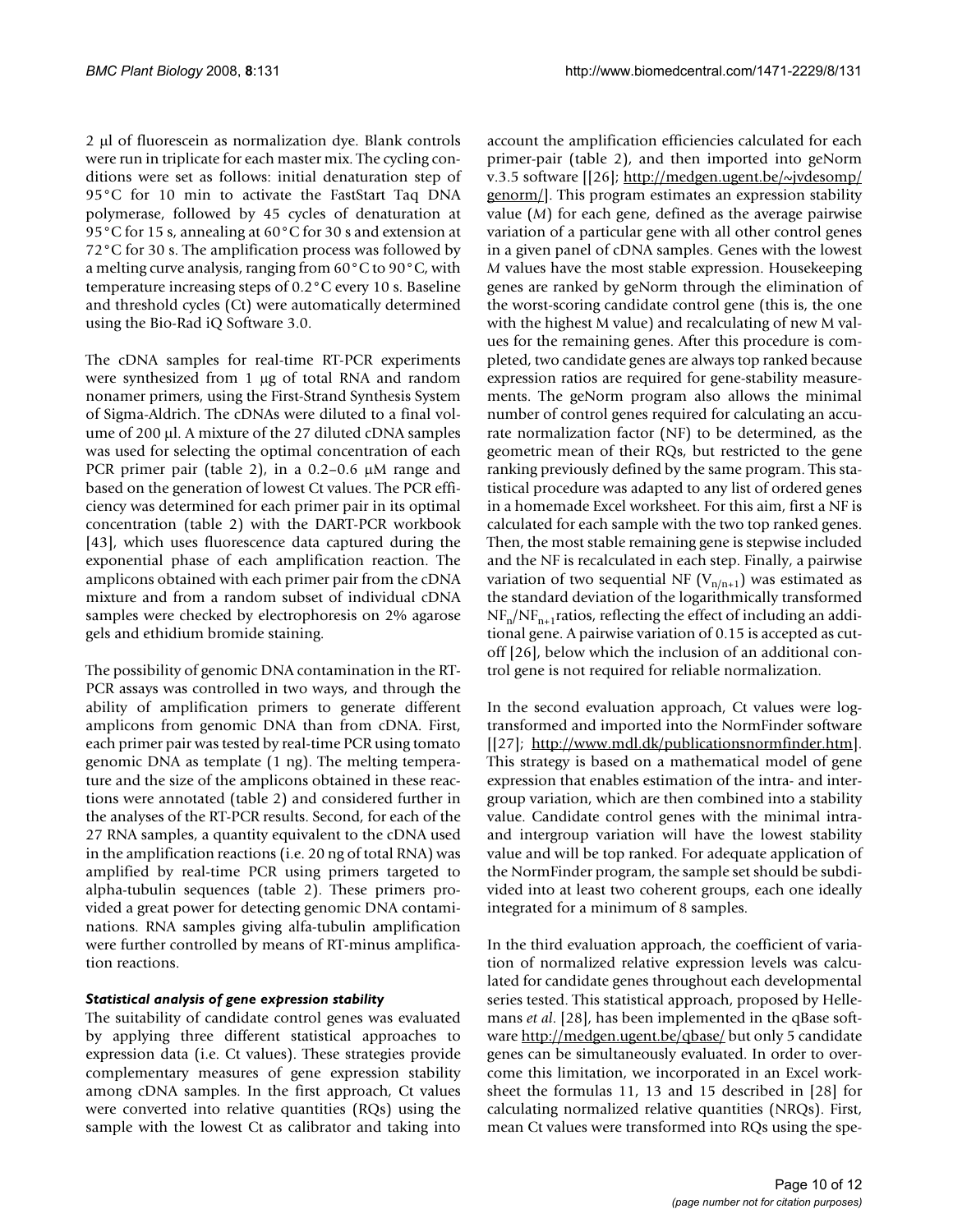cific amplification efficiency of each primer-pair and the sample with the lowest Ct as calibrator (formula 11). Then, a sample-specific NF was calculated as the geometric mean of the RQs estimate for all candidate genes (formula 13). Finally, NRQs were calculated as the ratio of the RQ estimated for a gene/sample pair and the corresponding sample NF (formula 15).

## **Authors' contributions**

MER performed the entire experimental procedure; MER and JAP analyzed data and wrote the manuscript; MER, AAB, ABP and JAP conceived, designed and supervised the study. All authors read and critically revised the manuscript.

# **Additional material**

### **Additional file 1**

*Expression stability values and gene rankings for whole developmental series and different Samples subsets. The data provide expression stability values and gene rankings for whole developmental series and different sample subsets.*

Click here for file

[\[http://www.biomedcentral.com/content/supplementary/1471-](http://www.biomedcentral.com/content/supplementary/1471-2229-8-131-S1.doc) 2229-8-131-S1.doc]

### **Acknowledgements**

This work was partially funded by an INVESCAN, S.L. grant (No. OTT2001438) to the CSIC. The first author was supported by a research contract (ID-TF-06/002) from the Consejería de Industria, Comercio y Nuevas Tecnologías (Gobierno de Canarias). The authors thank CajaCanarias for research support. We also acknowledge Mrs. Pauline Agnew, who endeavoured to edit the English translation of the manuscript.

### **References**

- 1. Gachon C, Mingam A, Charrier B: **[Real-time PCR: what rele](http://www.ncbi.nlm.nih.gov/entrez/query.fcgi?cmd=Retrieve&db=PubMed&dopt=Abstract&list_uids=15208338)[vance to plant studies?](http://www.ncbi.nlm.nih.gov/entrez/query.fcgi?cmd=Retrieve&db=PubMed&dopt=Abstract&list_uids=15208338)** *J Exp Bot* 2004, **55:**1445-1454.
- 2. Wong ML, Medrano JF: **[Real-time PCR for mRNA quantitation.](http://www.ncbi.nlm.nih.gov/entrez/query.fcgi?cmd=Retrieve&db=PubMed&dopt=Abstract&list_uids=16060372)** *BioTechniques* 2005, **39:**75-85.
- 3. Nolan T, Hands RE, Bustin SA: **Quantification of mRNA using real-time RT-PCR.** *Nat Protocols* 2006, **1:**1559-1582.
- 4. VanGuilder HD, Vrana KE, Freeman WM: **[Twenty-five years of](http://www.ncbi.nlm.nih.gov/entrez/query.fcgi?cmd=Retrieve&db=PubMed&dopt=Abstract&list_uids=18474036) [quantitative PCR for gene expression analysis.](http://www.ncbi.nlm.nih.gov/entrez/query.fcgi?cmd=Retrieve&db=PubMed&dopt=Abstract&list_uids=18474036)** *BioTechniques* 2008, **44:**619-626.
- 5. Chuaqui RF, Bonner RF, Best CJ, Gillespie JW, Flaig MJ, Hewitt SM, Phillips JL, Krizman DB, Tangrea MA, Ahram M, Linehan WM, Knezevic V, Emmert-Buck MR: **[Post-analysis follow-up and vali](http://www.ncbi.nlm.nih.gov/entrez/query.fcgi?cmd=Retrieve&db=PubMed&dopt=Abstract&list_uids=12454646)[dation of microarray experiments.](http://www.ncbi.nlm.nih.gov/entrez/query.fcgi?cmd=Retrieve&db=PubMed&dopt=Abstract&list_uids=12454646)** *Nat Genet* 2002, **32:**509-514.
- 6. Canales RD, Luo Y, Willey JC, Austermiller B, Barbacioru CC, Boysen C, Hunkapiller K, Jensen RV: **[Evaluation of DNA microarray](http://www.ncbi.nlm.nih.gov/entrez/query.fcgi?cmd=Retrieve&db=PubMed&dopt=Abstract&list_uids=16964225) [results with quantitative gene expression platforms.](http://www.ncbi.nlm.nih.gov/entrez/query.fcgi?cmd=Retrieve&db=PubMed&dopt=Abstract&list_uids=16964225)** *Nat Biotechnol* 2006, **24:**1115-1122.
- 7. Czechowski T, Bari RP, Stitt M, Scheible WR, Udvardi MK: **[Real](http://www.ncbi.nlm.nih.gov/entrez/query.fcgi?cmd=Retrieve&db=PubMed&dopt=Abstract&list_uids=15078338)[time RT-PCR profiling of over 1400 Arabidopsis transcrip](http://www.ncbi.nlm.nih.gov/entrez/query.fcgi?cmd=Retrieve&db=PubMed&dopt=Abstract&list_uids=15078338)tion factors: unprecedented sensitivity reveals novel root[and shoot-specific genes.](http://www.ncbi.nlm.nih.gov/entrez/query.fcgi?cmd=Retrieve&db=PubMed&dopt=Abstract&list_uids=15078338)** *Plant J* 2004, **38:**366-379.
- Morrison T, Hurley J, Garcia J, Yoder K, Katz A, Roberts D, Cho J, Kanigan T, Ilyin SE, Horowitz D, Dixon JM, Brenan CJ: **[Nanoliter](http://www.ncbi.nlm.nih.gov/entrez/query.fcgi?cmd=Retrieve&db=PubMed&dopt=Abstract&list_uids=17000636) [high throughput quantitative PCR.](http://www.ncbi.nlm.nih.gov/entrez/query.fcgi?cmd=Retrieve&db=PubMed&dopt=Abstract&list_uids=17000636)** *Nucleic Acids Res* 2006, **34:**e123.
- 9. Huggett J, Dheda K, Bustin SA: **Normalization.** In *Real-Time PCR* Edited by: Dorak MT. New York: BIOS Advanced Methods; 2006:83-91.
- 10. Thellin O, Zorzi W, Lakaye B, De Borman B, Coumans B, Hennen G, Grisar T, Igout A, Heinen E: **[Housekeeping genes as internal](http://www.ncbi.nlm.nih.gov/entrez/query.fcgi?cmd=Retrieve&db=PubMed&dopt=Abstract&list_uids=10617337) [standards: use and limits.](http://www.ncbi.nlm.nih.gov/entrez/query.fcgi?cmd=Retrieve&db=PubMed&dopt=Abstract&list_uids=10617337)** *J Biotechnol* 1999, **75:**291-295.
- 11. Suzuki T, Higgins PJ, Crawford DR: **[Control selection for RNA](http://www.ncbi.nlm.nih.gov/entrez/query.fcgi?cmd=Retrieve&db=PubMed&dopt=Abstract&list_uids=10948434) [quantitation.](http://www.ncbi.nlm.nih.gov/entrez/query.fcgi?cmd=Retrieve&db=PubMed&dopt=Abstract&list_uids=10948434)** *Biotechniques* 2000, **29:**332-337.
- 12. Pfaffl MW: **Quantification strategies in real time PCR.** In *A-Z of quantitative PCR* Edited by: Bustin SA. La Jolla, CA: International University Line; 2004:1-20.
- 13. Gilsbach R, Kouta M, Bönisch H, Brüss M: **[Comparison of in vitro](http://www.ncbi.nlm.nih.gov/entrez/query.fcgi?cmd=Retrieve&db=PubMed&dopt=Abstract&list_uids=16526406) [and in vivo reference genes for internal standardization of](http://www.ncbi.nlm.nih.gov/entrez/query.fcgi?cmd=Retrieve&db=PubMed&dopt=Abstract&list_uids=16526406) [real-time PCR data.](http://www.ncbi.nlm.nih.gov/entrez/query.fcgi?cmd=Retrieve&db=PubMed&dopt=Abstract&list_uids=16526406)** *BioTechniques* 2006, **40:**173-177.
- 14. Argyropoulos D, Psallida C, Spyropoulos CG: **[Generic normaliza](http://www.ncbi.nlm.nih.gov/entrez/query.fcgi?cmd=Retrieve&db=PubMed&dopt=Abstract&list_uids=16441663)[tion method for real-time PCR. Application for the analysis](http://www.ncbi.nlm.nih.gov/entrez/query.fcgi?cmd=Retrieve&db=PubMed&dopt=Abstract&list_uids=16441663) of the mannanase gene expressed in germinating tomato [seed.](http://www.ncbi.nlm.nih.gov/entrez/query.fcgi?cmd=Retrieve&db=PubMed&dopt=Abstract&list_uids=16441663)** *FEBS J* 2006, **273:**770-777.
- 15. Libus J, Štorchová H: **[Quantification of cDNA generated by](http://www.ncbi.nlm.nih.gov/entrez/query.fcgi?cmd=Retrieve&db=PubMed&dopt=Abstract&list_uids=16925017) [reverse transcription of total RNA provides a simple alterna](http://www.ncbi.nlm.nih.gov/entrez/query.fcgi?cmd=Retrieve&db=PubMed&dopt=Abstract&list_uids=16925017)[tive tool for quantitative RT-PCR normalization.](http://www.ncbi.nlm.nih.gov/entrez/query.fcgi?cmd=Retrieve&db=PubMed&dopt=Abstract&list_uids=16925017)** *BioTechniques* 2006, **41:**156-164.
- 16. Dheda K, Huggett JF, Chang JS, Kim LU, Bustin SA, Johnson MA, Rook GA, Zumla A: **[The implications of using an inappropriate ref](http://www.ncbi.nlm.nih.gov/entrez/query.fcgi?cmd=Retrieve&db=PubMed&dopt=Abstract&list_uids=16054107)[erence gene for real-time reverse transcription PCR data](http://www.ncbi.nlm.nih.gov/entrez/query.fcgi?cmd=Retrieve&db=PubMed&dopt=Abstract&list_uids=16054107) [normalization.](http://www.ncbi.nlm.nih.gov/entrez/query.fcgi?cmd=Retrieve&db=PubMed&dopt=Abstract&list_uids=16054107)** *Anal Biochem* 2005, **344:**141-143.
- 17. Foss DL, Baarsch MJ, Murtaugh MP: **[Regulation of hypoxanthine](http://www.ncbi.nlm.nih.gov/entrez/query.fcgi?cmd=Retrieve&db=PubMed&dopt=Abstract&list_uids=9676236) [phosphoribosyltransferase, glyceraldehyde-3-phosphate](http://www.ncbi.nlm.nih.gov/entrez/query.fcgi?cmd=Retrieve&db=PubMed&dopt=Abstract&list_uids=9676236) dehydrogenase and beta-actin mRNA expression in porcine [immune cells and tissues.](http://www.ncbi.nlm.nih.gov/entrez/query.fcgi?cmd=Retrieve&db=PubMed&dopt=Abstract&list_uids=9676236)** *Anim Biotechnol* 1998, **9:**67-78.
- 18. Schmittgen TD, Zakrajsek BA: **[Effect of experimental treatment](http://www.ncbi.nlm.nih.gov/entrez/query.fcgi?cmd=Retrieve&db=PubMed&dopt=Abstract&list_uids=11086195) [on housekeeping gene expression: validation by real-time,](http://www.ncbi.nlm.nih.gov/entrez/query.fcgi?cmd=Retrieve&db=PubMed&dopt=Abstract&list_uids=11086195) [quantitative RT-PCR.](http://www.ncbi.nlm.nih.gov/entrez/query.fcgi?cmd=Retrieve&db=PubMed&dopt=Abstract&list_uids=11086195)** *J Biochem Biophys Meth* 2000, **46:**69-81.
- 19. Warrington JA, Nair A, Mahadevappa M, Tsyganskaya M: **[Compari](http://www.ncbi.nlm.nih.gov/entrez/query.fcgi?cmd=Retrieve&db=PubMed&dopt=Abstract&list_uids=11015593)[son of human adult and fetal expression and identification of](http://www.ncbi.nlm.nih.gov/entrez/query.fcgi?cmd=Retrieve&db=PubMed&dopt=Abstract&list_uids=11015593) [535 housekeeping/maintenance genes.](http://www.ncbi.nlm.nih.gov/entrez/query.fcgi?cmd=Retrieve&db=PubMed&dopt=Abstract&list_uids=11015593)** *Physiol Genomics* 2000, **2:**143-147.
- 20. Selvey S, Thompson EW, Matthaei K, Lea RA, Irving MG, Griffiths LR: **[Beta-actin – an unsuitable internal control for RT-PCR.](http://www.ncbi.nlm.nih.gov/entrez/query.fcgi?cmd=Retrieve&db=PubMed&dopt=Abstract&list_uids=11735303)** *Mol Cell Probes* 2001, **15:**307-311.
- 21. Lee PD, Sladek R, Greenwood CM, Hudson TJ: **[Control genes and](http://www.ncbi.nlm.nih.gov/entrez/query.fcgi?cmd=Retrieve&db=PubMed&dopt=Abstract&list_uids=11827948) [variability: absence of ubiquitous reference transcripts in](http://www.ncbi.nlm.nih.gov/entrez/query.fcgi?cmd=Retrieve&db=PubMed&dopt=Abstract&list_uids=11827948) [diverse mammalian expression studies.](http://www.ncbi.nlm.nih.gov/entrez/query.fcgi?cmd=Retrieve&db=PubMed&dopt=Abstract&list_uids=11827948)** *Genome Res* 2002, **12:**292-297.
- 22. Glare EM, Divjak M, Bailey MJ, Walters EH: β**[-Actin and GAPDH](http://www.ncbi.nlm.nih.gov/entrez/query.fcgi?cmd=Retrieve&db=PubMed&dopt=Abstract&list_uids=12200519) [housekeeping gene expression in asthmatic airways is varia](http://www.ncbi.nlm.nih.gov/entrez/query.fcgi?cmd=Retrieve&db=PubMed&dopt=Abstract&list_uids=12200519)[ble and not suitable for normalising mRNA levels.](http://www.ncbi.nlm.nih.gov/entrez/query.fcgi?cmd=Retrieve&db=PubMed&dopt=Abstract&list_uids=12200519)** *Thorax* 2002, **57:**765-770.
- 23. Czechowsky T, Stitt M, Altmann T, Udvardi K, Scheible W-R: **[Genome-wide identification and testing of superior refer](http://www.ncbi.nlm.nih.gov/entrez/query.fcgi?cmd=Retrieve&db=PubMed&dopt=Abstract&list_uids=16166256)[ence genes for transcript normalization in Arabidopsis.](http://www.ncbi.nlm.nih.gov/entrez/query.fcgi?cmd=Retrieve&db=PubMed&dopt=Abstract&list_uids=16166256)** *Plant Physiol* 2005, **139:**5-17.
- 24. Jain M, Nijhawan A, Tyagi AK, Khurana JP: **[Validation of house](http://www.ncbi.nlm.nih.gov/entrez/query.fcgi?cmd=Retrieve&db=PubMed&dopt=Abstract&list_uids=16690022)[keeping genes as internal control for studying gene expres](http://www.ncbi.nlm.nih.gov/entrez/query.fcgi?cmd=Retrieve&db=PubMed&dopt=Abstract&list_uids=16690022)[sion in rice by quantitative real-time PCR.](http://www.ncbi.nlm.nih.gov/entrez/query.fcgi?cmd=Retrieve&db=PubMed&dopt=Abstract&list_uids=16690022)** *Biochem Biophys Res Commun* 2006, **345:**646-651.
- 25. Jian B, Liu B, Bi Y, Hou W, Wu C, Han T: **[Validation of internal](http://www.ncbi.nlm.nih.gov/entrez/query.fcgi?cmd=Retrieve&db=PubMed&dopt=Abstract&list_uids=18573215) [control for gene expression study in soybean by quantitative](http://www.ncbi.nlm.nih.gov/entrez/query.fcgi?cmd=Retrieve&db=PubMed&dopt=Abstract&list_uids=18573215) [real-time PCR.](http://www.ncbi.nlm.nih.gov/entrez/query.fcgi?cmd=Retrieve&db=PubMed&dopt=Abstract&list_uids=18573215)** *BMC Molecular Biology* 2008, **9:**59.
- 26. Vandesompele J, De Preter K, Pattyn F, Poppe B, Van Roy N, De Paepe A, Speleman F: [Accurate normalization of real-time](http://www.ncbi.nlm.nih.gov/entrez/query.fcgi?cmd=Retrieve&db=PubMed&dopt=Abstract&list_uids=12184808) **[quantitative RT-PCR data by geometric averaging of multi](http://www.ncbi.nlm.nih.gov/entrez/query.fcgi?cmd=Retrieve&db=PubMed&dopt=Abstract&list_uids=12184808)[ple internal control genes.](http://www.ncbi.nlm.nih.gov/entrez/query.fcgi?cmd=Retrieve&db=PubMed&dopt=Abstract&list_uids=12184808)** *Genome Biol* 2002, **3:**RESEARCH0034.
- Andersen CL, Jensen JL, Orntoft TF: **[Normalization of real-time](http://www.ncbi.nlm.nih.gov/entrez/query.fcgi?cmd=Retrieve&db=PubMed&dopt=Abstract&list_uids=15289330) quantitative reverse transcription-PCR data: a model-based [variance estimation approach to identify genes suited for](http://www.ncbi.nlm.nih.gov/entrez/query.fcgi?cmd=Retrieve&db=PubMed&dopt=Abstract&list_uids=15289330) normalization, applied to bladder and colon cancer data [sets.](http://www.ncbi.nlm.nih.gov/entrez/query.fcgi?cmd=Retrieve&db=PubMed&dopt=Abstract&list_uids=15289330)** *Cancer Res* 2004, **64:**5245-5250.
- 28. Hellemans J, Mortier G, De Paepe A, Speleman F, Vandesompele J: **[qBase relative quantification framework and software for](http://www.ncbi.nlm.nih.gov/entrez/query.fcgi?cmd=Retrieve&db=PubMed&dopt=Abstract&list_uids=17291332) management and automated analysis of real-time quantita[tive PCR data.](http://www.ncbi.nlm.nih.gov/entrez/query.fcgi?cmd=Retrieve&db=PubMed&dopt=Abstract&list_uids=17291332)** *Genome Biol* 2007, **8:**R19.
- Hoogewijs D, Houthoofd K, Matthijssens F, Vandesompele J, Vanfleteren JR: **Selection and validation of a set of reliable reference genes for quantitative sod gene expression analysis in** *C. elegans***[.](http://www.ncbi.nlm.nih.gov/entrez/query.fcgi?cmd=Retrieve&db=PubMed&dopt=Abstract&list_uids=18211699)** *BMC Mol Biol* 2008, **9:**9-16.